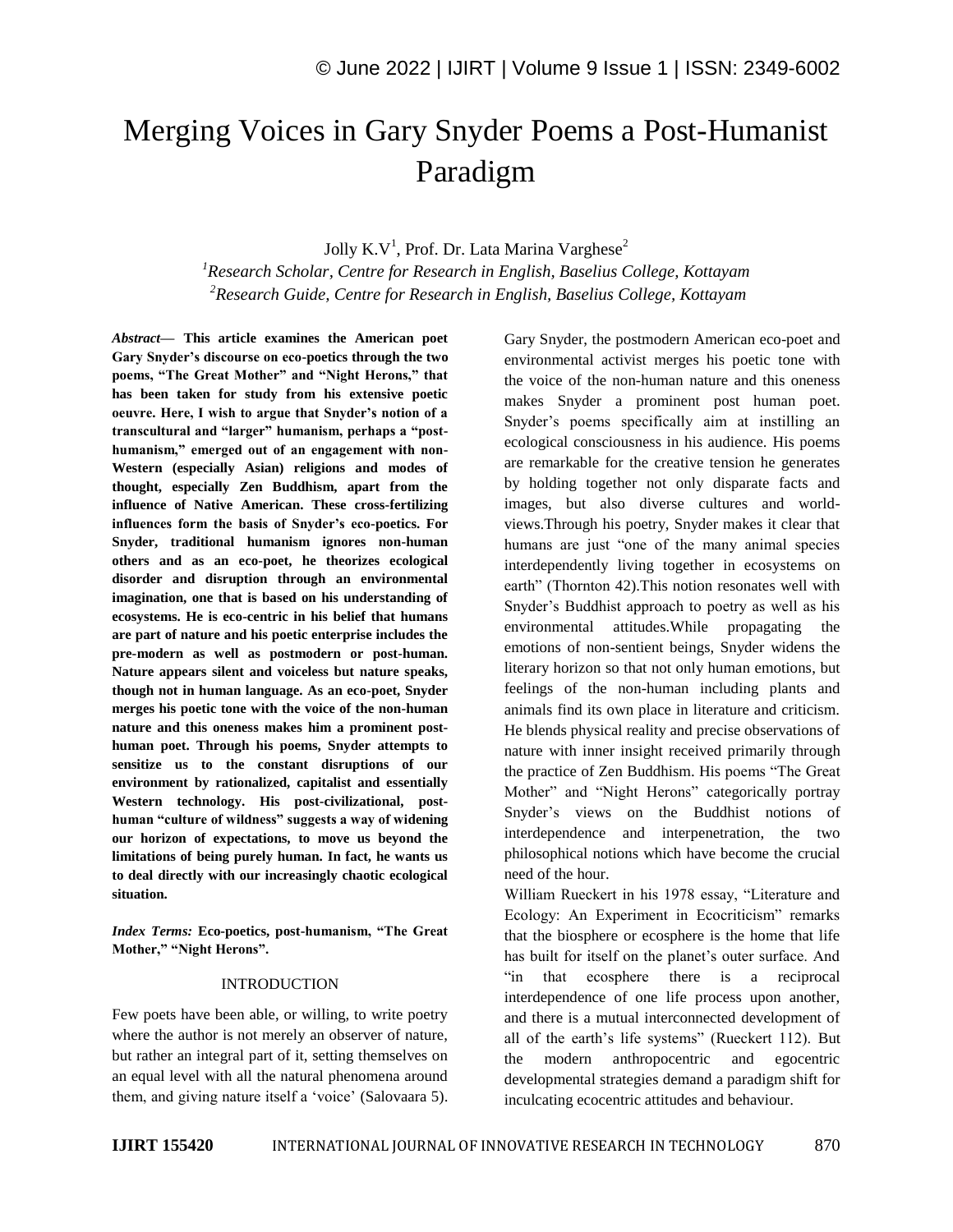Poetry, as an enabler for reflection and emotion, has considerable potential as an innovative approach to educate and transform mindsets. Through his poems, Snyder attempts to sensitize us to the constant disruptions of our environment by rationalized, capitalist and essentially Western technology. Snyder is eco-centric in his belief that humans are part of nature and his poetic enterprise includes the premodern as well as postmodern or post-human. For Snyder, traditional humanism ignores non-human others and as an eco-poet, he theorizes ecological disorder and disruption through an environmental imagination, one that is based on his understanding of ecosystems. Nature appears silent and voiceless but nature speaks, though not in human language. As an ecopoet, Snyder merges his poetic tone with the voice of the non-human nature and this oneness makes Snyder a prominent post-human poet. In his seminal manifesto on environmental awareness, Snyder asseverates:

I am a poet. My teachers are other poets, American Indians, and a few Buddhist priests in Japan. The reason I am here is because I wish to bring a voice from the wilderness, my constituency. I wish to be a spokesman for a realm that is not usually represented either in intellectual chambers or in the chambers of government. (*Turtle Island* 106)

Snyder"s "The Great Mother" included in the Pulitzer Prize winner anthology *Turtle Island* is a five-line poem compact with dense ecological ideologies. Maternal features are attributed to Earth and she is undoubtedly, the great mother. Influence of James Lovelocke"s Gaia theory is evident in the poem: "organisms interact with their inorganic surroundings on Earth to form a self-regulating complex system that contributes to maintaining the conditions for life on the planet". He further adds: "Gaia posits that the Earth is a self-regulating system involving: the biosphere, the atmosphere, the hydrosphere and the pedosphere, tightly coupled as an evolving system" ("Interactive Video Lesson Plan"). Snyder portrays Mother Earth as seated on the judgement throne staring at all pass by in front of her. A resonance of the Christian dogma on the Last Judgement is apparent here: "When the Son of Man shall come in his glory, and all the holy angels with him, then shall he sit upon the throne of his glory: and before him shall be gathered all nations: and he shall separate them one from another, as a shepherd divideth his sheep from the goats" (*King James*, Matt.25.31-32). In a similar way, the poet remarks: Not all those who pass In front of the Great Mother"s chair Get past with only a stare Some she looks at their hands

To see what sort of savages they were. ("The Great Mother" 34).

In this short but powerful poem, the poet invites our attention to the savage deeds of contemporary consumerist society. Under the label of progress, development, and modernization, human beings treat their immediate environment as "the other" and show enmity and rivalry. Their heedless acts such as pollution, deforestation, and species extermination have brought forth ecological calamities like global warming, water scarcity, climate change, deluge, and draught. This has prompted Paul Crutzen to call this age "Anthropocene," as ecological hazards and environmental crisis looms large all over the world. Snyder believes in the interdependent co-existence of human beings with other flora and fauna. He observes in *Four Changes*:

The Buddhists teach respect for all life, and for wild systems. Man"s life is totally dependent on an interpenetrating network of wild systems…Some American Indian cultures have "mature" characteristics: protection as against production, stability as against growth, quality as against quantity. In Pueblo societies a kind of ultimate democracy is practised. Plants and animals are also people, and through certain rituals and dances, are given a place and a voice in the political discussions of the humans. They are "represented." (*Turtle Island* 104)

Snyder vehemently criticizes the modern materialistic culture that has led to the annihilation of the web of life. It has been widely documented that materialism is detrimental for individuals in many aspects of life, especially ecological attitudes and behaviours. Undoubtedly, there is an intricate link between consumption and pleasure but this materialistic consumer culture is now seen as "socially, ecologically and personally destructive" (Wilk 246). Globally there is a wide spread disenchantment about the hedonic models of consumption and the deleterious consequences of overconsumption on the environment. Clearly, materialism is in conflict with environmentalism. Studies have shown that when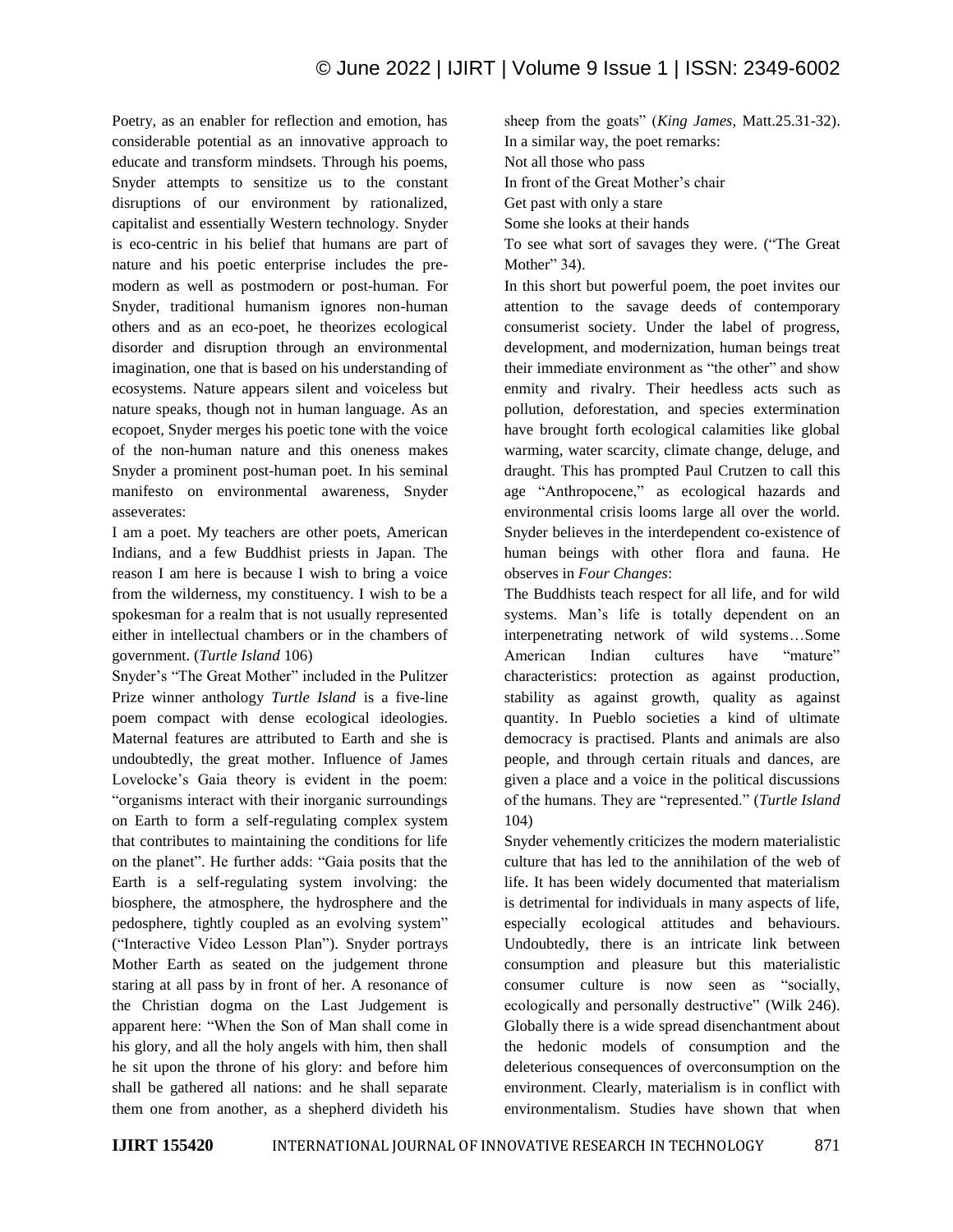individuals hold materialistic values, they will care little about their immediate environment. It is evident that less attention has been focused on how to mitigate the negative effect of materialism on proenvironmental behaviours. Snyder's postcivilizational, post- human "culture of wildness" suggests a way of widening our horizon of expectations, to move us beyond the limitations of being purely human by urging us to deal directly with our increasingly chaotic ecological situation.

The poem "Night Herons" beautifully presents the need for the coexistence of nature and industrialization. Night herons are long-legged fresh water birds which tend to nest in odd places. In Snyder"s poem they nest on the cypress tree by the river San Francisco. But the poet in a startlingly abrupt manner introduces hazardous machinery that adversely affects nature, natural resources, and habitats:

stationary boilers

with the high smoke stack at the edge of the waters a steam turbine pump to drive salt water into the city"s veins mains if the earth ever quakes. (p.35)

The poet points out that in most of such developmental activities, it is nature and non-human elements which readily adapt to changing situations. Night herons represent wildness. The poet here seems to imply that the Night herons have become accustomed to urbanised areas which were once their home land. There is wildness all around us. But materialism in the form of technology like the machinery mentioned in the poem has intruded to vandalise nature from its pristine state. Consequently, the wilderness is rapidly disappearing, and Snyder, as an eco-poet and environmentalist feels compelled to speak for nature and the wild species which need urgent intervention from their human counterpart.

Anthropocentrism dominates American culture and there are widespread attempts by humans to conquer and control wild nature. The city of San Francisco, in the poem, is represented to the reader with an eye for the wild which is to be experienced within it. For Snyder, living, or dwelling, is a mode of existence with its own particular 'situatedness'- a clear physical

and geographical placing- of staying with things. The basic character of this process of co-existence is not exploitation but safeguarding which entails an understanding of nature and ecology.

In the poem, "Night Herons," the initial contrasting imagery of the eponymous birds living-dwelling in the West Coast cityscape is gradually revealed as home to the migratory birds. This wildness area has now been encroached upon by humans with his strategic development plans. But both the birds and the speaker seem to have accepted such a life together, although exposure to excessive noise can seriously harm human health and is an invisible threat to other organisms. Snyder, the advocate of ecocentrism concludes the poem with the striking lines:

How could the

night herons ever come back?

to this noisy place on the bay.

like me. (P.36)

Here the human agent is placed in a similar position to that of the wild creatures. The repeated return to the San Francisco Bay area, despite the region's industrial noisiness clearly indicates that the wild or wildness as Snyder calls it resides even in civilization. His poems reveal a dismantling of clearcut binaries of nature (good) vs. culture (bad). In fact, it is often seen that culture is a site of co-existence (and interdependence) with the natural. Snyder's ability to maintain a meditative distance from either side of the binaries is further visible in the techniques he employs. The images and arguments in the poem testify the peaceful overlapping of the seemingly distant opposites. Wilderness or the wild, is no longer the opposite to the natural, but something which is closer to home. Snyders"s poems thus contribute in making us see the complexity of things frequently taken for granted. Visible in his poems is a willingness to embrace disparate forms of otherness.

## **CONCLUSION**

The tortured and tormented Mother Earth and the shattered familial bond are represented in "The Great Mother" and "Night Herons" respectively. Snyder, through these poems, points out that humanity"s connection to the natural world has been severed through generations of pillaging of natural resources. He, therefore, offers humanity a non-dualist